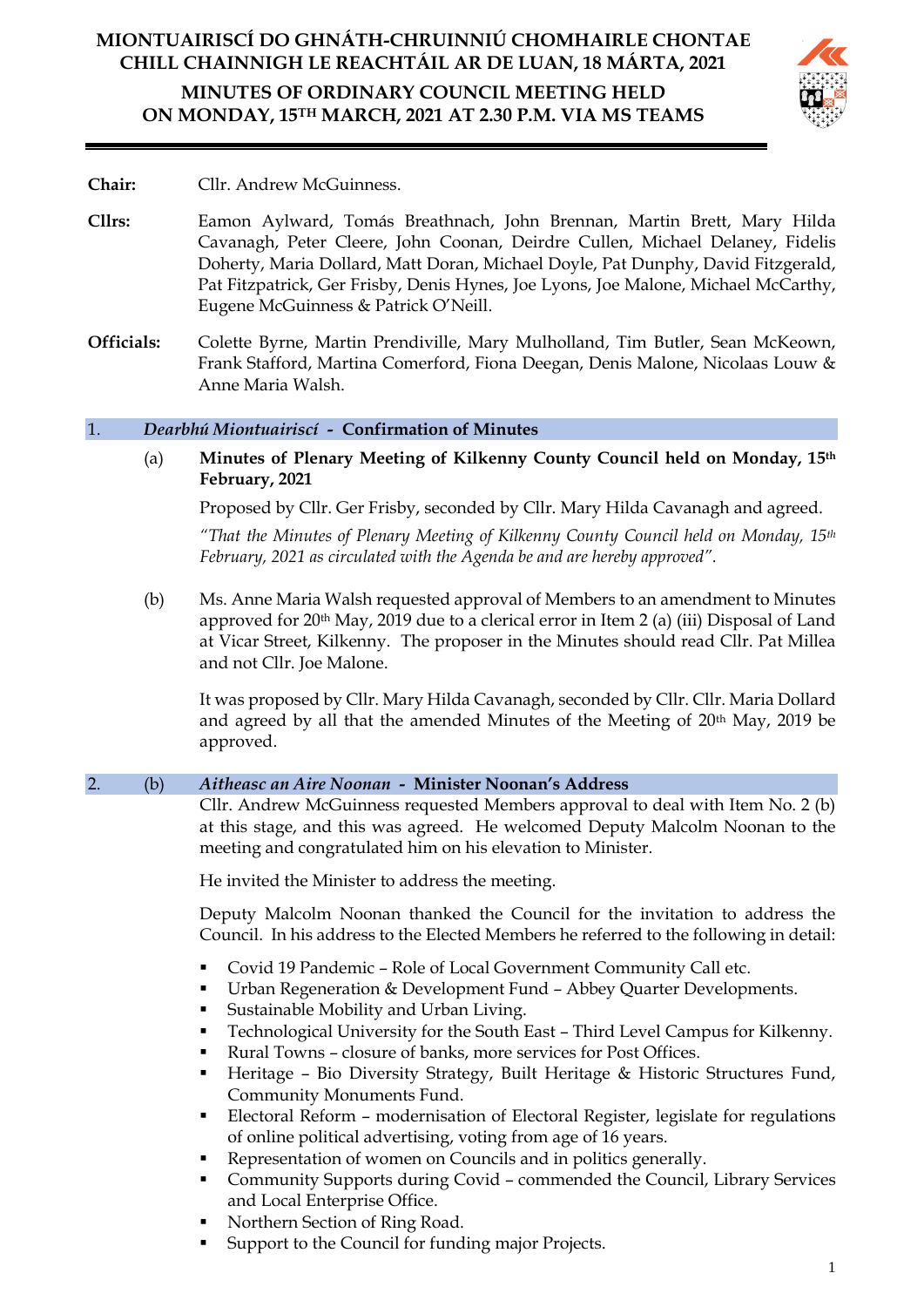Members thanked Minister Noonan for his address and welcomed him back to the Council Meeting. Cllrs. Peter Cleere, Mary Hilda Cavanagh, Eugene McGuinness, Tomás Breathnach, Patrick O'Neill and Deirdre Cullen made contributions and brought the following issues to the Minister's attention:

- **■** Investment in the Abbey Quarter welcomed.
- TUSE and presence of a significant campus in Kilkenny.
- Northern Ring Road for Kilkenny City.
- Town & Village Renewal funding develop living villages in the County.
- Promotion of bio-diversity projects.
- Welcome funding under URDF and requested similar funding under RRDF for the towns and villages.
- Built Heritage need for increased funding retain farm buildings.
- Closure of Banks need to have a future use for these prominent buildings.
- Need to have a focus on Regional issues.
- Use of Social Media in Politics need to legislate.
- Gender balance required in Politics need to encourage females to participate.

Minister Noonan responded to the issues raised by the Members and advised Members that he will be working for the people of Kilkenny and will support all projects. He advised Members that he will take on board their concerns/issues in relation to all the items raised. He spoke on the idea of a creative Arts Campus for Kilkenny, the established Commission on Electoral Region, barriers for women entering politics, our built Heritage and funding for smaller towns and villages.

Cllr. Andrew McGuinness thanked Minister Noonan for his address and stated that we are all very proud to have you here with us today as a Minister.

Cllr. Andrew McGuinness wished all a very Happy St. Patrick's Day.

He congratulated Cartoon Saloon on their Oscar Nomination for Wolf Walkers.

He welcomed the announcement of €18m for projects in Kilkenny City under the URDF. Ms. Colette Byrne stated that this is great news for Kilkenny. Funding of  $€11.46m$  has been approved for the New Street & Park in the Abbey Quarter. Works on the two Tea Rooms and plans for the Boardwalk under Greensbridge will be progressed with this funding.

€6.64m was approved for upgrading streets and laneways in the City Centre around the Medieval Mile Museum, along with High St, Kieran St and Rose Inn St and the area around the Carnegie Library/Butler Gallery. Works on the new Library at the Mayfair will commence later this year.

Cllrs. John Coonan and Andrew McGuinness contributed and spoke of the exciting projects to be delivered for the City. The proposed works will bring connectivity between all the historic sites and enable people to move around the City with more comfort.

Cllr. Andrew McGuinness congratulated the St. Patrick's Day Committee on the proposed virtual events planned for the day. He paid tribute to Marian Flannery, Event Manager on the whole range of events. Mr. Tim Butler shared a number of short promotional videos for some of the virtual events for the St. Patrick's Day Festivals. Cllrs. Fidelis Doherty, Deirdre Cullen and Joe Malone welcomed the events and the greening of the City and towns around the County.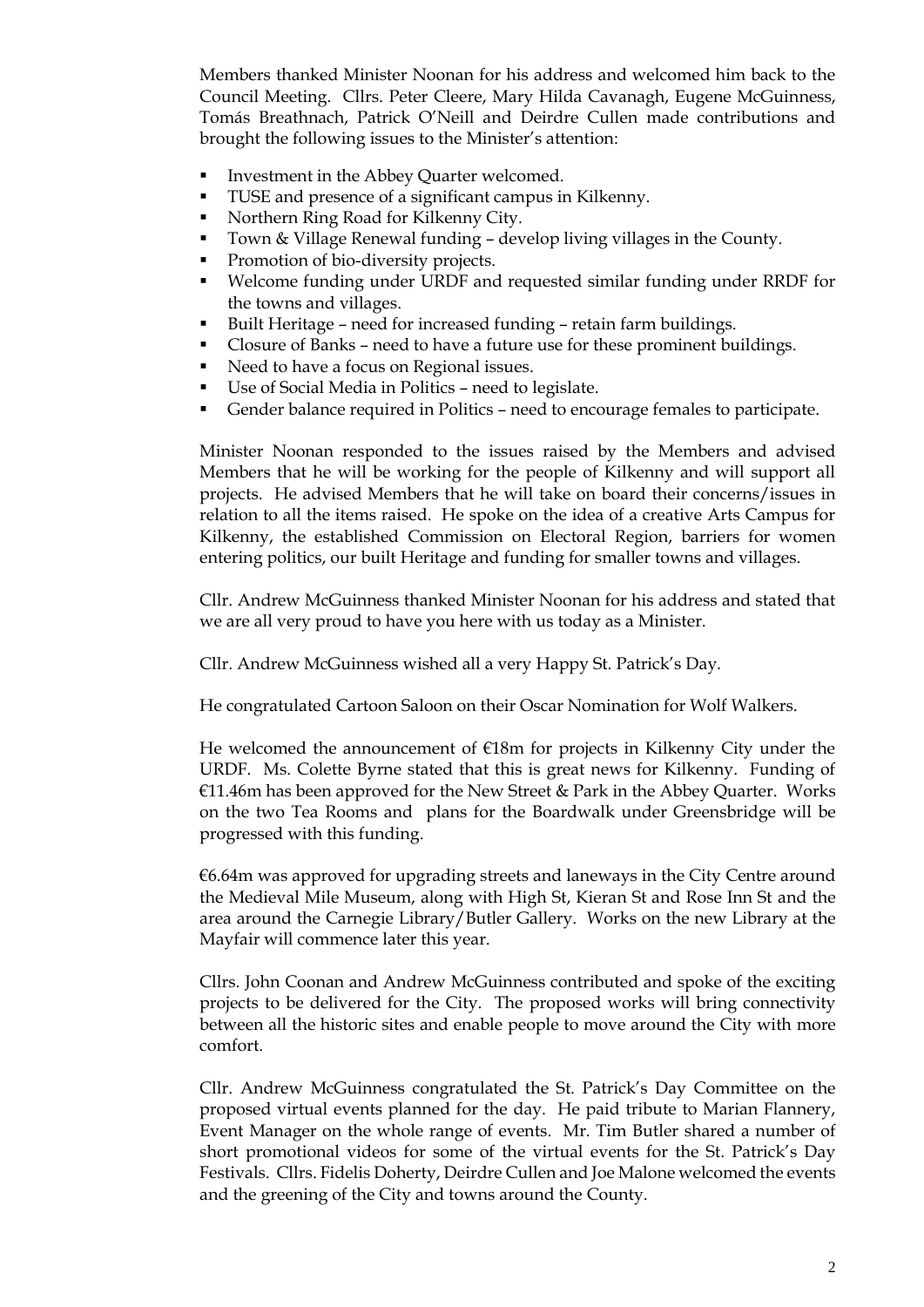Cllr. Andrew McGuinness extended votes of sympathy to the following:

- Fergus O'Hanrahan, IT Department on the death of his Father Michael.
- Family of the late Martin Fitzpatrick, Urlingford *[Former Councillor]*.
- Family of the late Teresa Wall, Fatima Place.
- Family of the late Francis Dooley, Russellstown.
- Family of the late William Kelly, Bennettsbridge
- Family of the late Walter Whelan, Mill Road, Mullinavat.
- Family of the late Sean Roche, Tullogher.
- Family of the late Dick Dunne, Kilkenny Association, New York.
- Family of the late Mary Power, Mullinvat.
- Family of the late Kay Lynch, Glenmore.
- Family of the late Maureen Kelly, Glenmore.
- Family of the late Ann Murphy, Tullogher.
- Family of the late Nellie Croke, Slieverue.
- Family of the late Ann Murphy, Tullogher.
- Family of the late Lizzy Sutton, Mullinavat.

Cllrs. Michael McCarthy and Mary Hilda Cavanagh were associated with the Votes of Sympathy to the late Martin Fitzpatrick who was a former Councillor for 20 years. Cllr. Michael McCarthy proposed an adjournment of 15 minutes as a mark of respect. This was seconded by Cllr. Mary Hilda Cavanagh and agreed.

Meeting adjourned at 3.30 p.m. for 15 minutes.

Meeting resumed at 3.45 p.m.

## 2. (a) (i) *Cuid 8: Bithéagsúlacht agus Áineas Chill Chainnigh Páirc Tuaithe* **Part 8: Kilkenny Biodiversity & Recreation Countryside Park** Mr. Frank Stafford, A/Senior Engineer gave a Powerpoint Presentation on the

Part 8 Planning process for the Biodiversity and Recreation Countryside Park.

In his presentation he gave an overview on the following:

- Background and Proposal.
- Part 8 Planning Public Consultation.
- Submissions Summary 17 received undertaking and modification.
- **Funding Applications.**
- Recommendations Chief Executive recommends approval of the proposed development.

He referred Members to the Chief Executive Report dated 8th March, 2021 with associated documents.

Cllrs. Andrew McGuinness, David Fitzgerald, Maria Dollard, Martin Brett. Pat Fitzpatrick, John Coonan, Patrick O'Neill, Mary Hilda Cavanagh and Joe Malone contributed to this item.

Members raised the following issues:

- Repurposing the Landfill welcomed Project.
- Walking/Cycling to be promoted.
- Accessible Toilets/Parking Bays.
- Flooding on Bleach Road.
- Need for North Kilkenny Greenway.
- Welcomed Dog Park.
- Community Shop/Café in Dunmore.
- Safety issues if using N77 Road need for footpath from roundabout to Centre.
- Naming of Park.
- Buses using Bleach Road extend routes of City Bus to Park.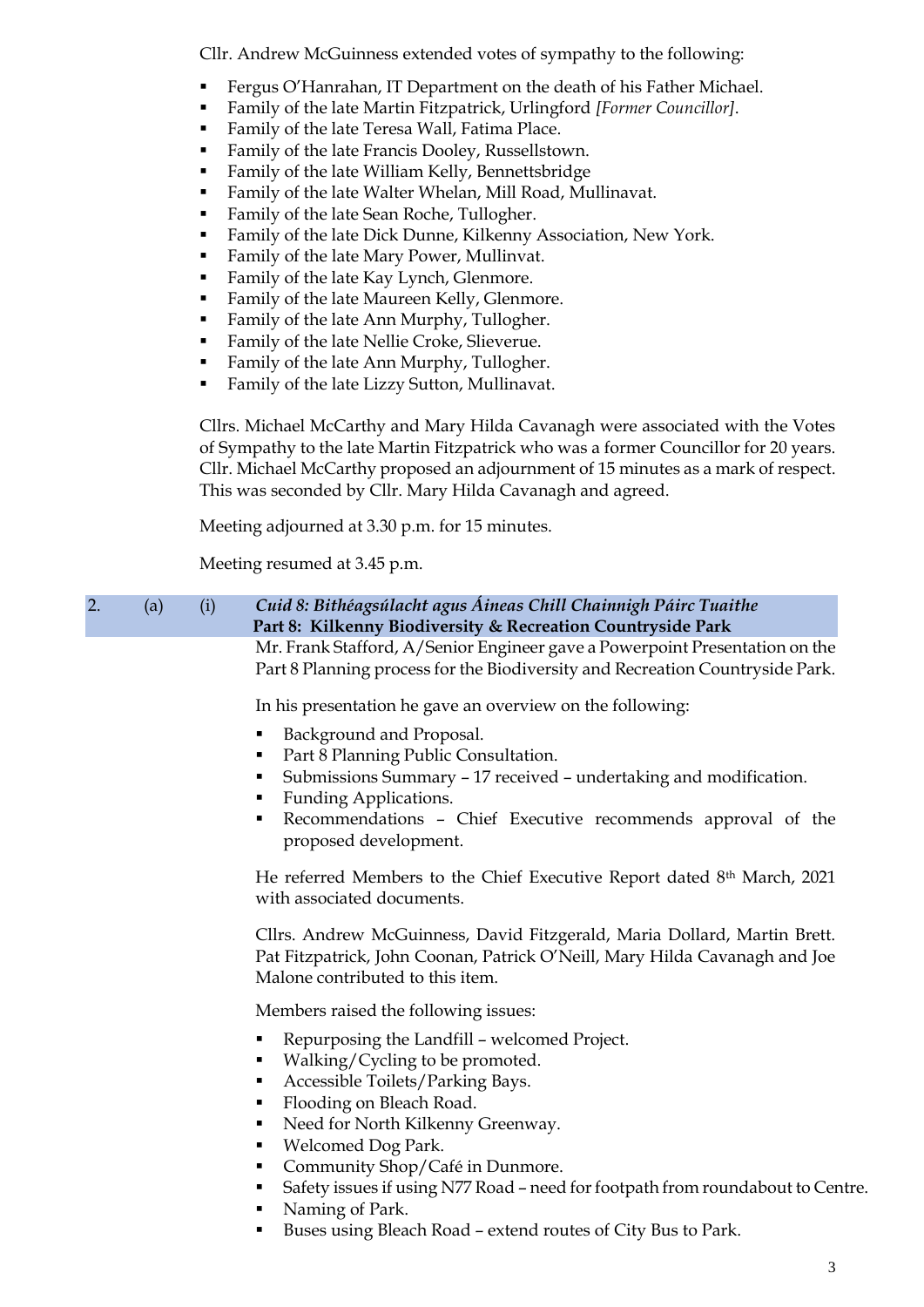Mr. Tim Butler responded to the items raised on roads and advised that TII are responsible for the N77 National Secondary Roads. Feasibility Study has been completed. Any works would require land take. Accident data is not significant to justify proposed works and approval of TII would be required together with funding.

It was proposed by Cllr. Andrew McGuinness seconded by Cllr. David Fitzgerald and agreed:

*We the Members of Kilkenny County Council approves the proposed Part 8 in accordance with Section 179 of the Planning & Development Act 2000 as amended*  and Part VIII of the Planning & Development Regulations 2001, as amended for the *repurposing and development of the now closed municipal landfill at Dunmore, County Kilkenny, into a biodiversity and recreation countryside park, as circulated."*

# (ii) *Cuid 8: The Latrine, Butler Gallery, Evans' Home, Johns Quay* **Part 8: The Latrine, Butler Gallery, Evans' Home, Johns Quay**

Mr. Tim Butler presented the Chief Executive's report dated 8<sup>th</sup> March, 2021 on the Part 8 Planning for development of the Latrine, Butler Gallery, Evan's Home, John's Quay, Kilkenny.

The proposed development is for a small area in the corner of the site to create storage space for the Butler Gallery. There will be no alterations to the heritage wall. The proposed works will be funded by the Butler Gallery. The Chief Executive's Report recommends approval to the proposed development.

It was proposed by Cllr. Martin Brett seconded by Cllr. John Coonan and agreed:

*"We the Members of Kilkenny County Council approves the proposed Part 8 in accordance with Section 179 of the Planning & Development Act 2000 as amended and Part VIII of the Planning & Development Regulations 2001, as amended for the development at The Latrine, Butler Gallery, Evans' Home, Johns Quay, Kilkenny, as circulated."*

### (iii) *Aighneacht chuig an Dréacht Comhphlean Ceantair Áitiúil*

**Submission to the Draft Joint Graiguenamanagh/Tinnahinch Local Area Plan** Mr. Nicolaas Louw, Senior Executive Planner presented the Chief Executive's Report dated February 2021 on the Graiguenamanagh/Tinnahinch Draft Local Area Plan 2021-2027.

He advised that Draft Plan was on public display from 20th November, 2020 to 25th January, 2021. 17 submissions were received and details of these are included in the Chief Executive's Report. Online information meeting was held on 11<sup>th</sup> January, 2021. If Members decide to alter the Draft Plan the proposed alteration would be a material alteration to the Plan and a further period of public consultation is required.

The Chief Executive has recommended that the material alterations outlined in her report be accepted by the Council and published for a period of further public consultation in accordance with the Planning & Development Act 2000 as amended.

Cllrs. Peter Cleere and Deirdre Cullen acknowledged the work of the Planning Section and the collaboration with the two communities and Carlow County Council in preparing this draft Local Area Plan.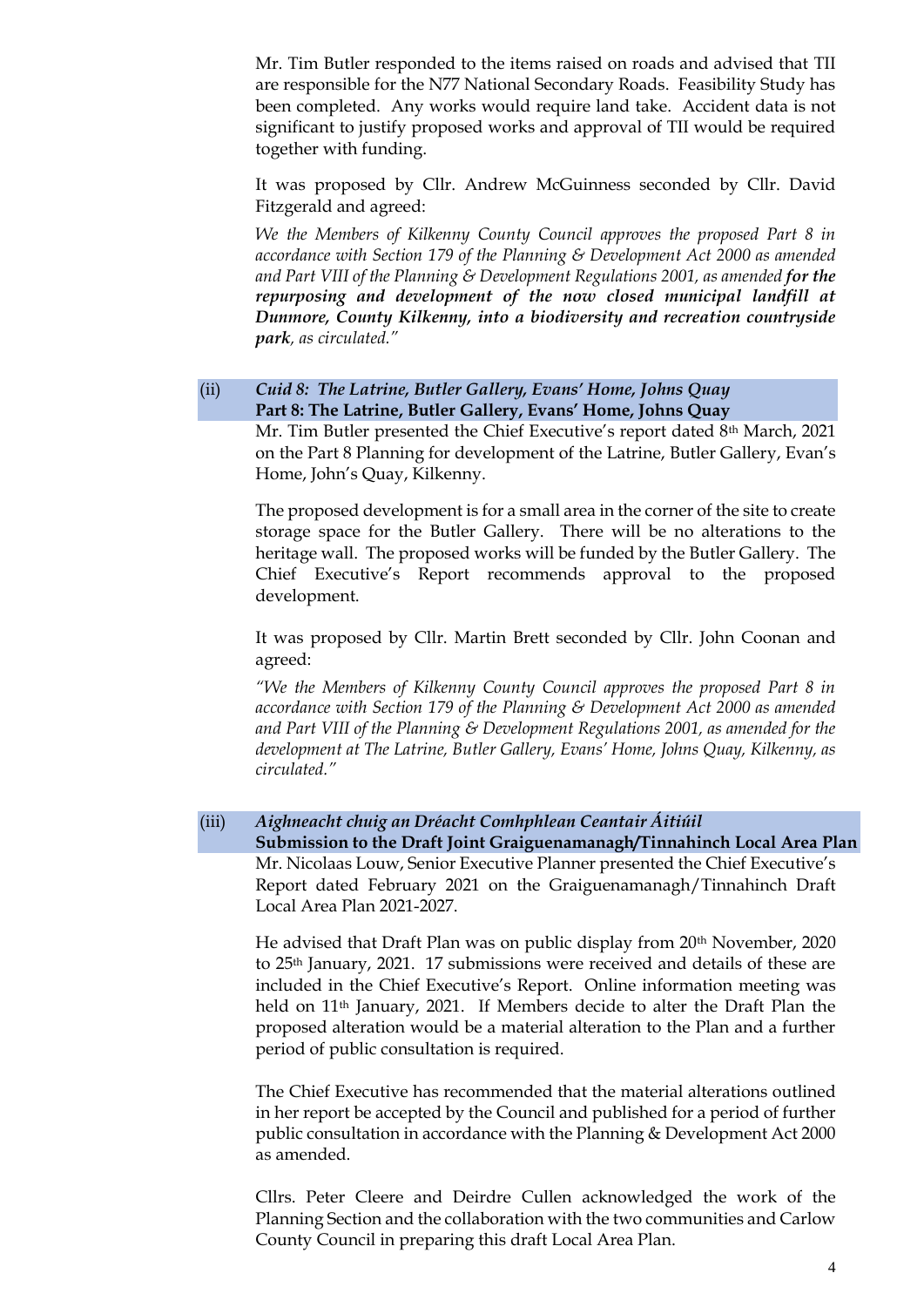It was proposed by Cllr. Peter Cleere, seconded by Cllr. Deirdre Cullen and agreed that:

*"We the members of Kilkenny County Council having considered the proposal to make a joint Local Area Plan for Graiguenamangh-Tinnahinch for the period 2021 - 2027 under Section 18-20 of the Planning & Development Act 2000 as amended and having considered the Chief Executive's Report as circulated on the 22nd February 2021 on the written submissions made during the formal consultation period do hereby consider that the proposed Draft Local Area Plan should be altered in accordance with procedures under Section 20(3) of the Planning & Development Act 2000 as amended and with our decision made at a meeting of Kilkenny County Council held on the 15th March 2021".*

### (iv) *Cúram a dhéanamh ar Eastáit: Bellfield, Ferrybank* **Taking in Charge of Estates: Bellfield, Ferrybank**

It was proposed by Cllr. Ger Frisby, seconded by Cllr. Fidelis Doherty and agreed that:

*"That the County Council of the County of Kilkenny, in exercise of the powers conferred on them by Section 11 of the Roads Act, 1993 and in compliance with Section 180 of the Planning & Development Act, 2000 as amended by Section 59 of the Planning & Development Act 2010, hereby declares the road, listed in the Public Notice and listed below, to be a Public Road"*

*Development: Bellfield, Abbeylands, Ferrybank, Co. Kilkenny*

# *Cúram a dhéanamh ar Eastáit: Banagher Court, Piltown* **Taking in Charge of Estates: Banagher Court, Piltown**

It was proposed by Cllr. Eamon Aylward, seconded by Cllr. Pat Dunphy and agreed that:

*"We, the members of Kilkenny County Council approve the initiation of proceedings for the taking in charge of the following development in accordance with Section 11 of the Roads Act, 1993 and in compliance with Section 180 of the Planning & Development Act, 2000 as amended by Section 59 of the Planning & Development Act 2010".*

### *Development: Banagher Court, Main Street, Piltown, Co. Kilkenny*

*Cúram a dhéanamh ar Eastáit: The Green, Ballyfoyle* **Taking in Charge of Estates: The Green, Ballyfoyle**

It was proposed by Cllr. Pat Fitzpatrick, seconded by Cllr. Michael Delaney and agreed that:

*"We, the members of Kilkenny County Council approve the initiation of proceedings for the taking in charge of the following development in accordance with Section 11 of the Roads Act, 1993 and in compliance with Section 180 of the Planning & Development Act, 2000 as amended by Section 59 of the Planning & Development Act 2010".*

*Development: The Green, Ballyfoyle, Co. Kilkenny*

*Cúram a dhéanamh ar Eastáit: Newpark Crescent, Kilkenny* **Taking in Charge of Estates: Newpark Crescent, Kilkenny**

It was proposed by Cllr. Andrew McGuinness, seconded by Cllr. Eugene McGuinness and agreed that:

*"We, the members of Kilkenny County Council approve the initiation of proceedings for the taking in charge of the following development in accordance with Section 11 of the Roads Act, 1993 and in compliance with Section 180 of the Planning & Development Act, 2000 as amended by Section 59 of the Planning & Development Act 2010".*

*Development: Newpark Crescent, Golf Links Road, Kilkenny*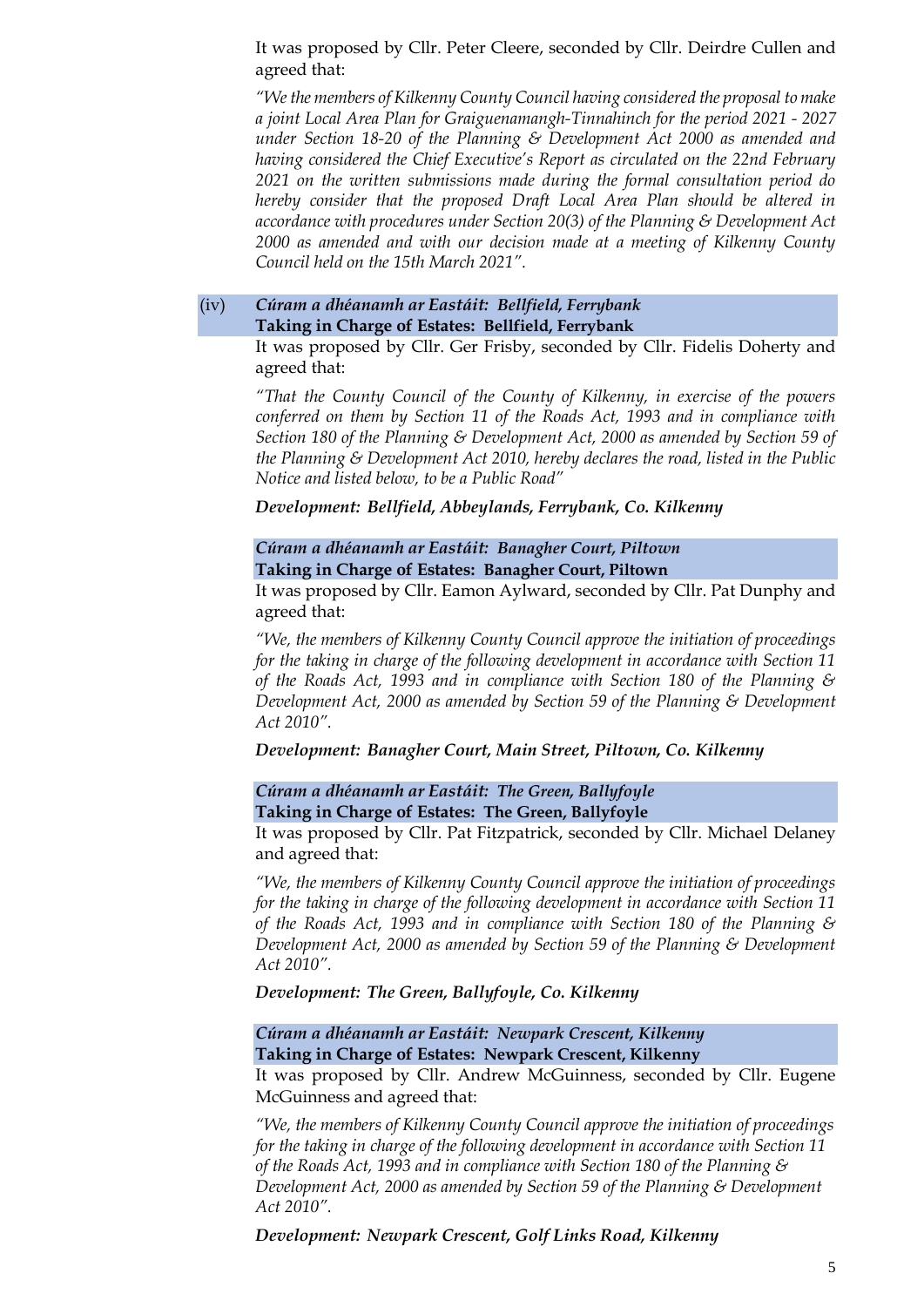# (v) *Feirm Gaoithe Castlebanny - Forbairt Bonneagair Straitéisigh* **Castlebanny Windfarm - Strategic Infrastructure Development**

Mr. Sean McKeown referred to the proposed Windfarm Development at Castlebanny. He advised that the Members of the Piltown Municipal District has requested a Special Meeting to consider the Strategic Infrastructure Development. The Chief Executive's Report is being prepared and Members are required to consider the report before it is sent to An Bord Pleanála.

It was proposed by Cllr. Eamon Aylward, seconded by Cllr. Andrew McGuinness and agreed that a Special Meeting be held on Monday, 29th March, 2021 at 3.30 p.m. to consider the Chief Executive's Report on this Strategic Infrastructure Development at Castlebanny, Co. Kilkenny.

### (c) (i) *Plean Comhtháthaithe Imirce -* **Migration Integration Plan**

Ms. Mary Mulholland presented the Kilkenny Migrant Integration Strategy. She advised Members that the Plan has been developed by Kilkenny County Council and a number of agencies working together. Work on the Plan commenced in 2020. Consultants were engaged to develop the Plan and carried out online consultations with the various interests groups. The Plan outlines 5 clear commitments to affirm the rights of all migrants to participate and integrate into Irish society on an equal basis with others.

Chapter 4 sets out individual actions to be implemented by various Lead Agencies. The Plan has been approved by Kilkenny LCDC and Strategic Policy Committee 5.

It was proposed by Cllrs. Deirdre Cullen, seconded by Cllr. John Coonan and agreed by all that:

*"That the Migration Integration Plan is hereby approved by the Members of Kilkenny County Council."*

### **(ii)** *Deontais faoin Acht Ealaíon 2021* **- Arts Act Grants 2021**

Ms. Mary Mulholland presented her report on Arts Act Grants 2021. She advised that 15 applications have been received for grants. The applications have been assessed and it is recommended approval of €14,194 to 14 applications.

The Council also supports Residency Programmes at an annual cost of €5,400 under the Arts Grant Scheme. She advised Members that the balance of approx.  $\epsilon$ 2,000 would be spent to facilitate displaying of art for our own Council buildings. Members were in agreement with this proposal.

It was proposed by Cllr. Maria Dollard, seconded by Cllr. Joe Lyons and agreed by all that:

*"That Kilkenny County Council approves the allocation of €14,595 to the 15 applicants approved under the Arts Grants 2021, as per report circulated".* 

#### (d) (i) *Dréacht-Rialú ar Fhodhlíthe Capall 2021* **Draft Control of Horse Bye-Laws 2021**

Mr. Frank Stafford, A/Senior Engineer gave a PowerPoint presentation on the draft Control of Horses Bye-Laws 2021. In his presentation he gave an overview on the following:

- Background to drafting of Bye-laws.
- Consultation undertaken in 2020: *3 submissions received.*
- Outlined the main provision of the Bye-laws *i.e.* Exclusion Zones.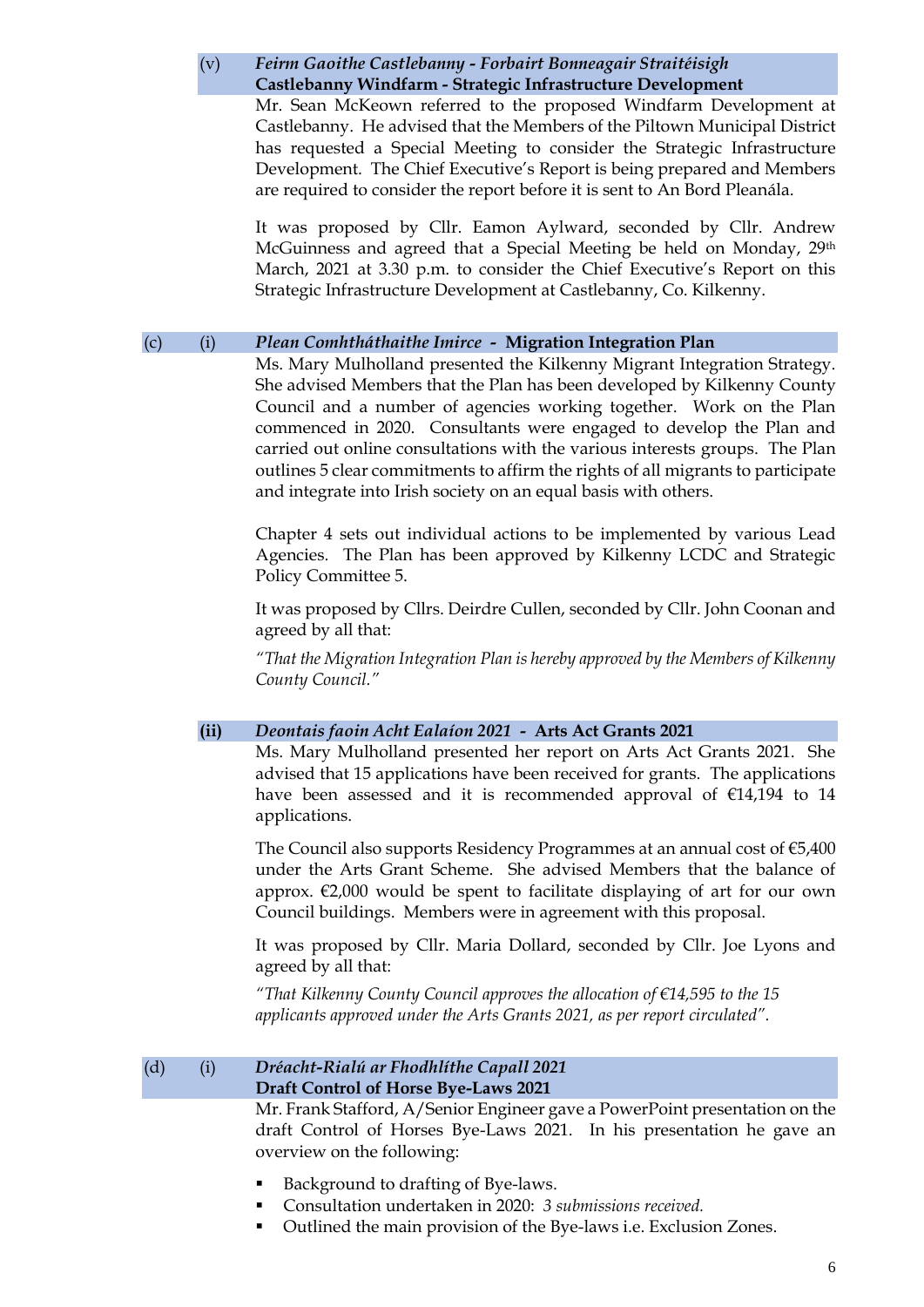- Listed the Exclusion Areas.
- Listed the 7 exemptions permitted in the Bye-Laws.
- Summary of key submissions.
- **Engagement with Animal Welfare Standards Committee, KTCM, Gardaí,** My Lovely Horse and other interested parties.

Mr. Stafford advised that the Chief Executive has recommended that the Draft Bye-Laws be adopted by the Elected Members.

Members in general welcomed the introduction of Bye-Laws. Contributions were received from Cllrs. Andrew McGuinness, Joe Malone, Mary Hilda Cavanagh, Michael Doyle, Pat Fitzpatrick, Patrick O'Neill, Maria Dollard, Martin Brett, Eugene McGuinness, Deirdre Cullen and John Coonan.

Issues/Concerns raised by Members as follows:

- Setting standards for animal welfare, young children dealing with animals, safety issues.
- Moving horse activities to rural areas.
- Licencing of horses/chipping horses.
- Role of Department of Agriculture.
- Bye-Laws applicable to all horse owners.
- Fines/penalties for contravening Bye-Laws.
- Concerns regarding numerous horrific events involving the welfare of horses.

Cllr. Maria Dollard advised that she is voting against the adoption of the Byelaws. She stated that the introduction of these Bye-Laws can be perceived as intentional systemic racism linked to a horse culture within the traveller communities.

Cllr. Andrew McGuinness completely refuted any accusation of systemic racism. The discussion on the Bye-laws applies to all members of our communities who owns/controls horses. It is about cruelty to animals and taking responsibility for animal ownership and their welfare.

It was proposed by Cllr. Andrew McGuinness, seconded by Cllr. Joe Malone that:

*"That Kilkenny County Council, in accordance with its powers under Section 47 of the Control of Horses Act 1996, hereby makes the Kilkenny County Council Control of Horses Act 1996 Bye Laws 2020".*

Cllr. Andrew McGuinness advised that he was taking a vote on the adoption of the Bye-laws.

A roll was taken as follows:

| For $[20]$   | Cllrs. John Brennan, Mary Hilda Cavanagh, Michael Delaney,         |
|--------------|--------------------------------------------------------------------|
|              | Pat Fitzpatrick, Michael McCarthy, Peter Cleere, Deirdre           |
|              | Cullen, Michael Doyle, Joe Lyons, Patrick O'Neill, Martin Brett,   |
|              | John Coonan, Joe Malone, Andrew McGuinness, Eugene                 |
|              | McGuinness, Eamon Aylward, Tomás Breathnach, Fidelis               |
|              | Doherty, Pat Dunphy & Ger Frisby.                                  |
| Against [1]: | Cllr. Maria Dollard (1)                                            |
|              | Did Not Vote [3]: Cllrs. Denis Hynes, Matt Doran, David Fitzgerald |

Adoption of Bye-Laws was carried by 20 votes to 1 vote.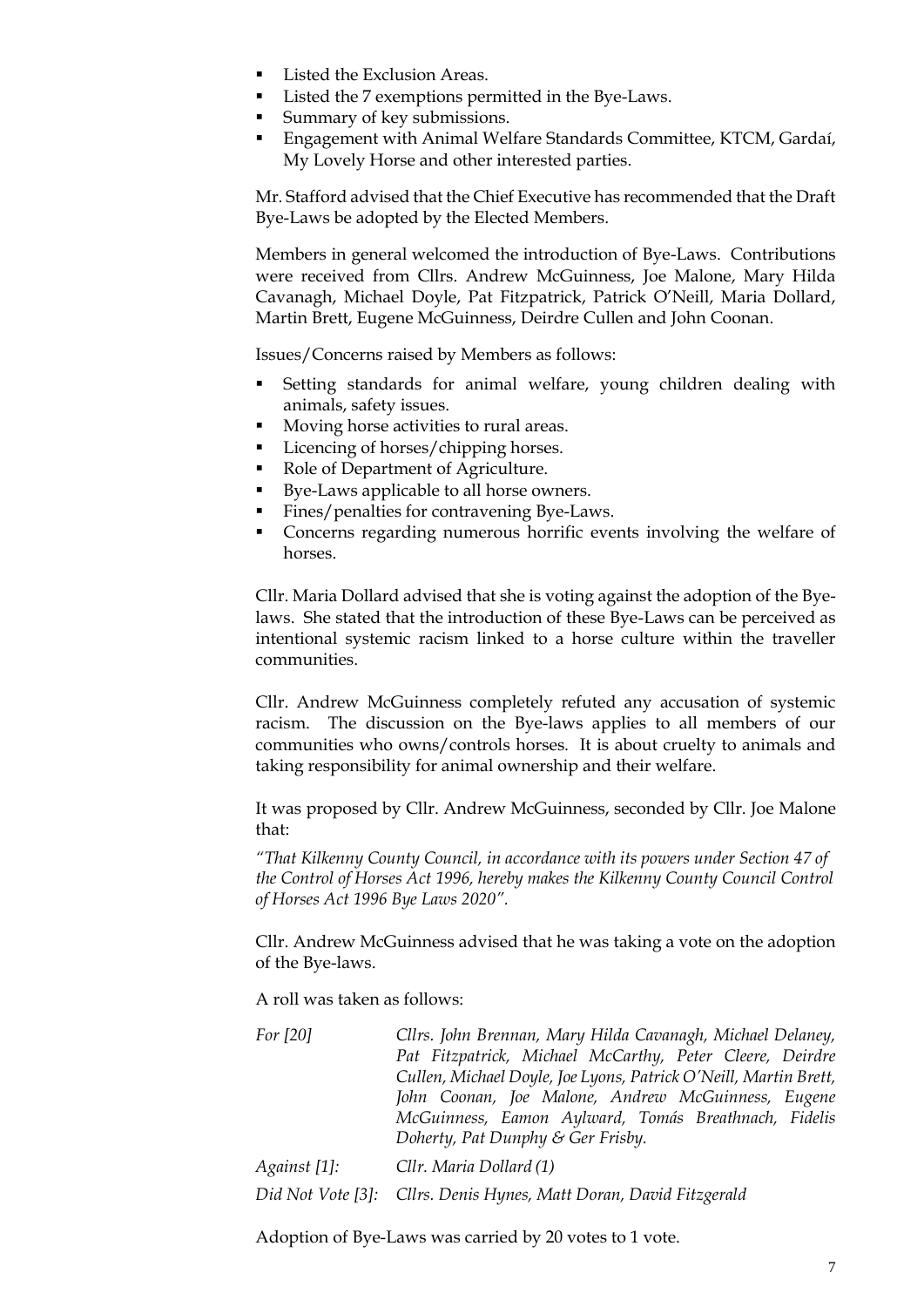### *(ii) Deontais Reilig* **- Graveyard Grants**

Mr. Sean McKeown advised that the SPC has recommended the criteria for Graveyard Grants be amended to allow insurance costs to be regarded as an eligible expenditure. It is a matter for the Plenary Council to consider this and approve the change to the criteria for Graveyard Grants Scheme.

It was proposed by Cllr. Tomás Breathnach, seconded by Cllr. Mary Hilda Cavanagh and agreed:

*"That the Graveyard Grant Scheme's criteria be amended to include insurance cost as an eligible item of expenditure."*

### (e) (i) *Deontais Féile 2021* **- Festival Grants 2021**

Ms. Martina Comerford presented the report on the Tourism Festival Grant Scheme for 2021. She advised that a provision of  $\epsilon$ 112,000 was included in the 2021 Budget. Due to Covid uncertainty, €30,000 will be deferred until there is clearer visibility on income streams for 2021. 80% of the Budget will be allocated to Tourism Festival Grant Scheme and 20% to Community Festival Grant Scheme. 11 grant applications were received under the Tourism Festival Grant Scheme. At this time,  $665,600$  is available for allocation. It is recommended that Festival Grants be awarded funding to a total of €56,500. It is further recommended that the balance of  $\epsilon$ 9,100 be set aside to cover the cost of allowing Community Groups to avail of the Festival Kit purchased in 2020. The cost to be covered relates to transport/set up etc.

Contributions were received from Cllrs. Andrew McGuinness, Eugene McGuinness, Pat Fitzpatrick, Martin Brett and Michael Doyle. Members welcomed any assistance that can be given to Festivals at this time. Issues raised by Members related to the following:

- Supporting local Artists with live streaming and virtual events e.g. equipment and facilities.
- Support the availability of Festival Kit for all groups across the County.

Ms. Comerford responded to the issues raised and advised that the Department of Arts have a live performance fund and local artists may be able to source these funds.

It was proposed by Cllr. Andrew McGuinness, seconded by Cllr. Eugene McGuinness and agreed that:

*"That the Festival & Event Grants 2021 totalling €56,500 are hereby approved by the Members of Kilkenny County Council, as per report circulated."*

#### (ii) *Painéal Eacnamaíochta Chill Chainnigh* **Economic Dashboard for Kilkenny**

Ms. Fiona Deegan presented the Economic Dashboard for March 2021. She gave an overview on the following statistics/data for the County and rest of Ireland:

- Labour Market Labour Force, Live Register, Pandemic Unemployment Payment/Wage Subsidy Scheme.
- Residential Property for sale, rent, planning approvals etc.
- Business Activity employment statistics, IDA job announcements, Rates Waiver 2020.
- Investment in schools in Kilkenny City.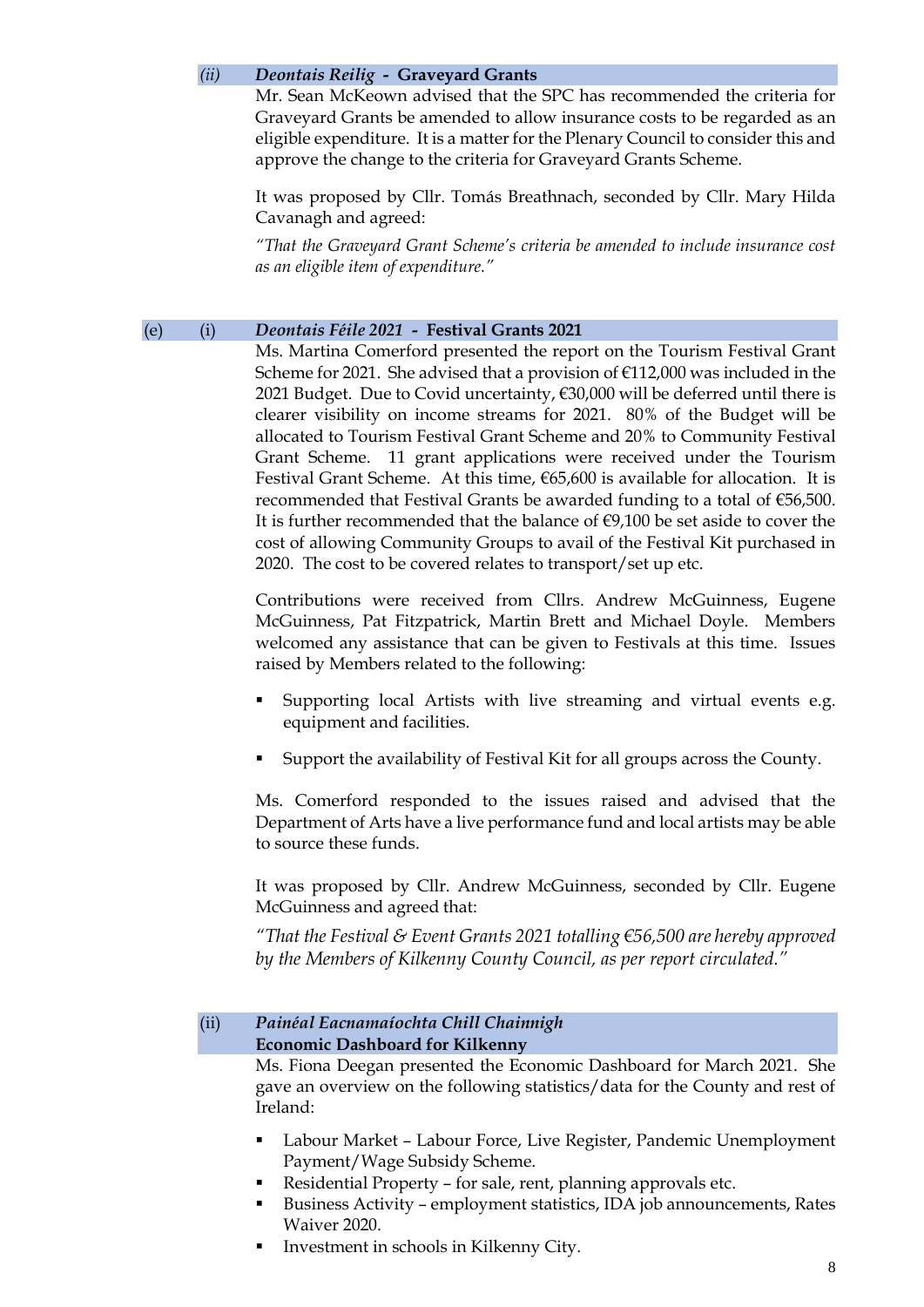Cllr. Andrew McGuinness thanked Ms. Deegan for the detailed presentation on economic activity in the County.

Queries were raised by Cllrs. Tomás Breathnach and Pat Fitzpatrick in relation to:

- Comparison with other Counties.
- Delays in commencing housing development due to approval of Irish Water required for connections to public systems.

Mr. Tim Butler advised that no project is being delayed due to lack of water connection. Some developments have been granted permission for a temporary private supply.

Mr. Sean McKeown advised that figures are based on existing Planning Permissions and Commencement Notices. Ms. Fiona Deegan advised that she will compare activity with Counties in the South East.

(f) (i) *Tuarascáil an Choiste Iniúchóireachta 2020* **- Audit Committee Report 2020** Mr. Tim Butler presented the Audit Committee's Annual Report for 2020. He advised that the role of the Audit Committee is, as an independent group consisting of 3 external members and 2 councillors, advising on financial reporting processes, internal controls, Risk Management and Audit matters. The report outlines the activities/work of the committee for the year.

> It was proposed by Cllr. Mary Hilda Cavanagh, seconded by Cllr. Tomás Breathnach and agreed by all that:

> *"That the Audit Committee Report 2020 is hereby approved by the Members of Kilkenny County Council."*

> Cllr. Eugene McGuinness enquired if the Council has made any provision for redress for the Mothers & Babies Home. Mr. Butler advised that this will be dealt with nationally. No provision has been made in the 2021 Budget by the Council.

#### (ii) *Cairt agus Clár Oibre an Choiste Iniúchóireachta 2021* **Audit Committee Charter & Work Programme 2021**

Mr. Tim Butler presented the Audit Committee Charter and Work Programme for 2021. The Charter sets out the purpose, functions, compositions and operations of the Audit Committee. The Work Programme sets out the area that will be reviewed by the Committee in 2021.

It was proposed by Cllr. Mary Hilda Cavanagh, seconded by Cllr. Martin Brett and agreed by all that:

*"That the Audit Committee Charter & Work Programme for 2021 is hereby approved by the Members of Kilkenny County Council."*

### (iii) *Tuarascáil Mhíosúil an Phríomhfheidhmeannaigh* **Chief Executive's Monthly Report**

Ms. Colette Byrne, Chief Executive presented her monthly Chief Executive Report. She advised Members that if there are any questions she is available by phone.

Mr. Martin Prendiville advised that the Council has received compensation of €2.29 for 2020 from the Department. The Watershed received €200,000. Work is ongoing in finalising the accounts for 2020.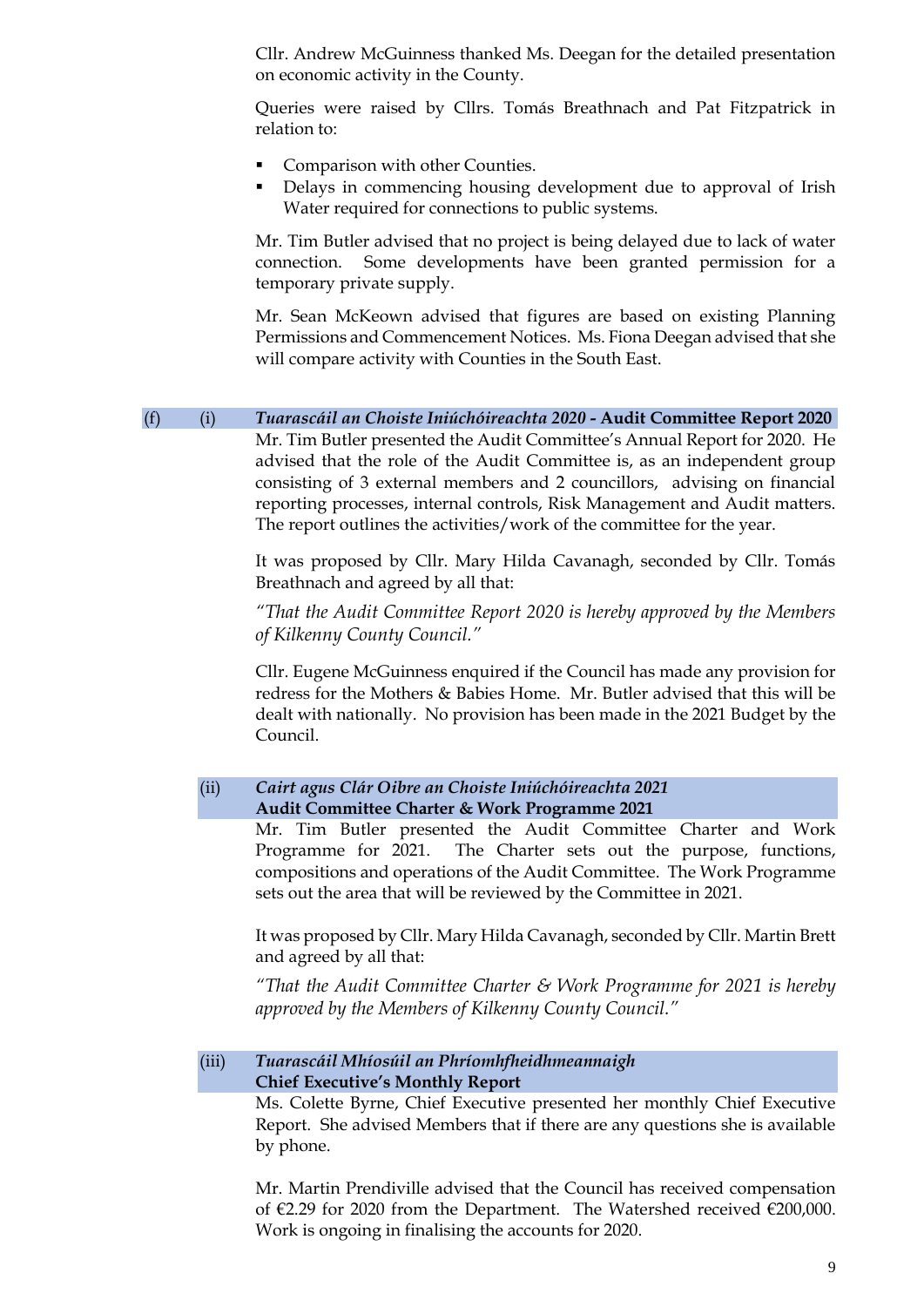He further advised that online applications are now been accepted for the Small Business Assistance Scheme. The maximum grant available is  $€8,000$ . Details are on the Council's website.

Cllr. Eugene McGuinness raised a query in relation to expenditure of €500,000 on homeless services during the pandemic in Kilkenny.

Ms. Mary Mulholland advised that this amount covers the normal provision of homeless services in Kilkenny in any year. It provides for hostel/hotel accommodation, staff delivering HAP services etc.

# (iv) *Deiseanna maidir le Spásanna Allamuigh* **Opportunities in respect of Outdoor Spaces**

Mr. Tim Butler gave a PowerPoint presentation of opportunities for Outdoor Spaces. In his presentation he gave an overview on the following:

- Dining Street Furniture Scheme for businesses.
- Weatherproofing of public outdoor dining areas.
- Urban Animating Spaces in Kilkenny
- Outdoor Performance Area.

Other matters covered in the presentation included:

- Outdoor Dining Upgrade & Enhancement Scheme.
- Overview of current facilities in Kilkenny City.
- Urban Animation Scheme and proposals from Kilkenny County Council.
- Re-imagining Outdoor Public Spaces.
- **Proposal for Outdoor Performance Space adjacent to Watergate Theatre.**
- Accelerated Projects under Town & Village funds projects in progress and proposed projects.
- Projects under RRDF Callan & Thomastown.
- Other Projects Active Travel, RRDF Piltown, Pedestrian Bridge Castlecomer, ORIS & KLP.

As the meeting was approaching 6.00 p.m. it was proposed by Cllr. Pat Fitzpatrick, seconded by Cllr. John Coonan and agreed by all to suspend Standing Orders to complete Item 2 (f) (iii).

Cllr. Andrew McGuinness thanked Mr. Butler for his presentation and welcomed any funds that will assist in outdoor performances for all artists.

Contributions were received from Cllrs. Eugene McGuinness, Pat Fitzpatrick, Deirdre Cullen, Fidelis Doherty and Michael Delaney in relation to the following:

- Outdoor seating areas throughout the City and County towns and villages.
- Walking and Cycling Tracks.
- Town & Village Funds for the smaller villages in the County.

Mr. Tim Butler responded to the issues raised by the Members and advised that Outdoor Dining Areas/Seating will be facilitated in areas where the space is available. Individual premises can also provide their own outdoor seating licence permitting and subject to compliance with planning if on their own property.